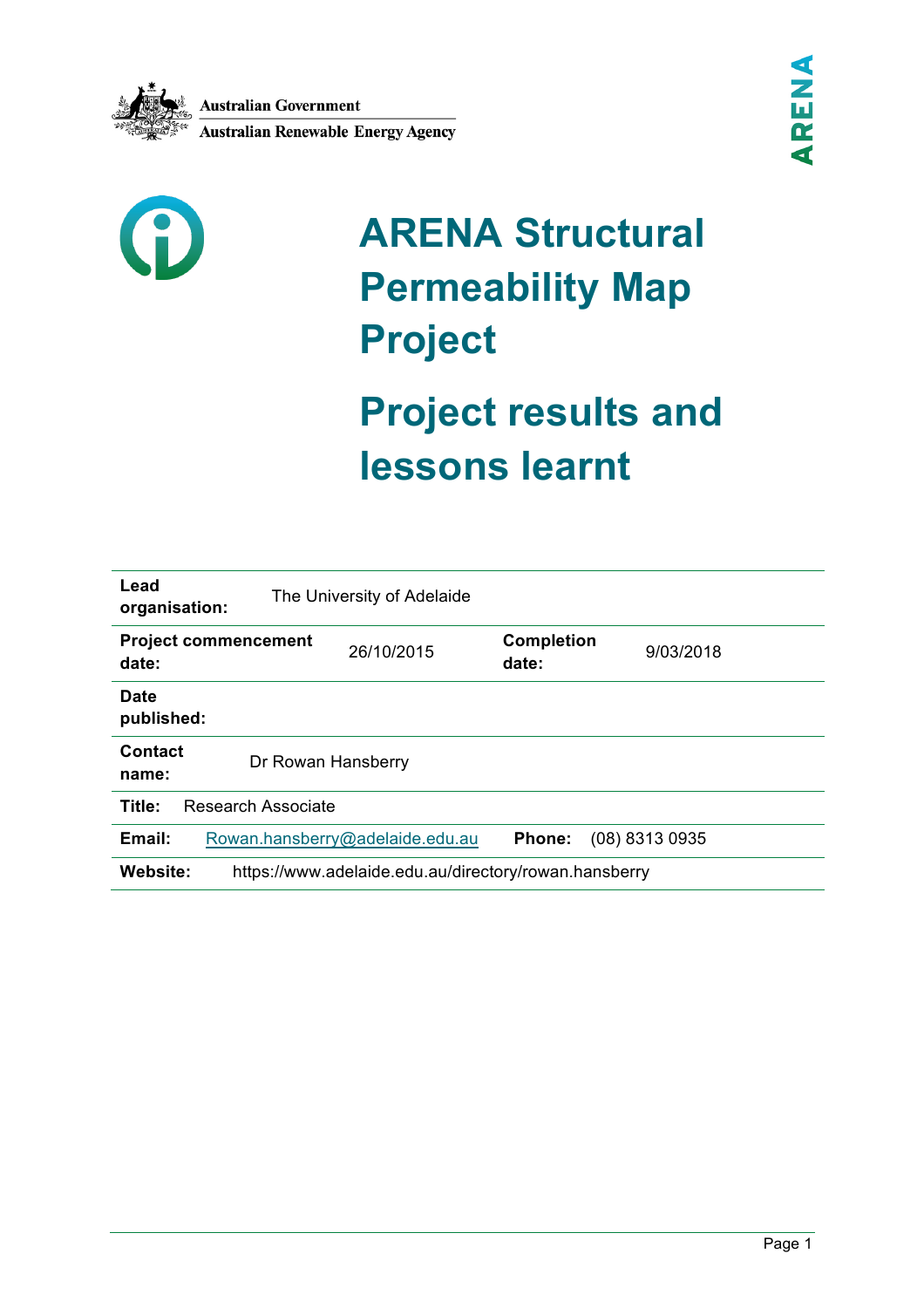## **Table of Contents**

| Lessons Learnt Report: 3D magnetotelluric data does not always reflect permeability7 |
|--------------------------------------------------------------------------------------|
|                                                                                      |
| Lessons Learnt Report: Successful use of geothermal favourability proxies            |
|                                                                                      |
|                                                                                      |
|                                                                                      |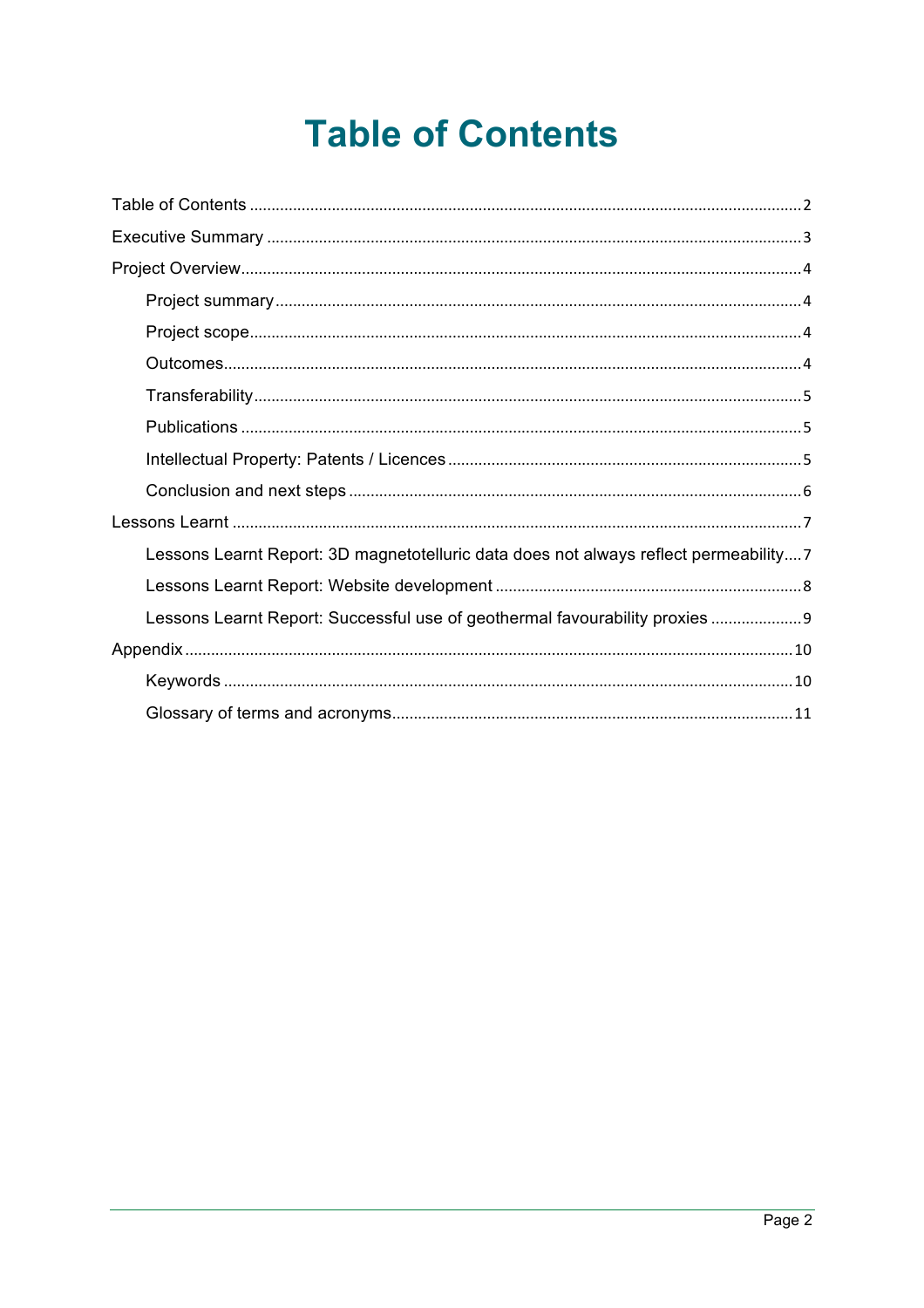

## **Executive Summary**

This ARENA Measure entitled The Australian Structural Permeability Map Project, set out to conduct a scientific research-driven analysis of methods for the subsurface detection of structural permeability, the characterisation of these structures, and analysis of their ability to act as conduits for subsurface fluid flow. Structural permeability, or secondary permeability, is defined as pathways for fluid flow through faults, fractures, and other tectonic features.

This project arose from a key finding of the now-complete ARENA Measure Reservoir Quality in Sedimentary Geothermal Resources led by South Australian Centre for Geothermal Energy Research (SACGER) was that deep sedimentary aquifers in Australia are unlikely to be viable geothermal reservoirs due to the effect that mineral formation accompanying sedimentary burial has on rock permeability. Consequently, it is likely that structural permeability from natural or induced fracture networks will provide the primary means for fluid flow in geothermal reservoirs.

The outcomes which the project set out to achieve in this ARENA Measure were:

- a) To map fracture distributions, orientations and their connectivity in key onshore sedimentary basins using a range of geophysical techniques, well-bore image logs, drill core data and outcrop studies.
- b) To take known fracture populations (see outcome 1) and identify those that are open or closed to fluid flow by investigating fracture histories for a subset of Australian sedimentary basins where key fracture attributes (orientation, aperture) are well understood.
- c) To define a framework for prediction of permeability pathways within critical Australian basins that is based on our database of fracture character and fracture generation histories.
- d) To improve our understanding of the relationship between fractures mapped in seismic data and borehole image logs, permeability measurements from both drill core and formation tests, and electrical resistivity including anisotropy.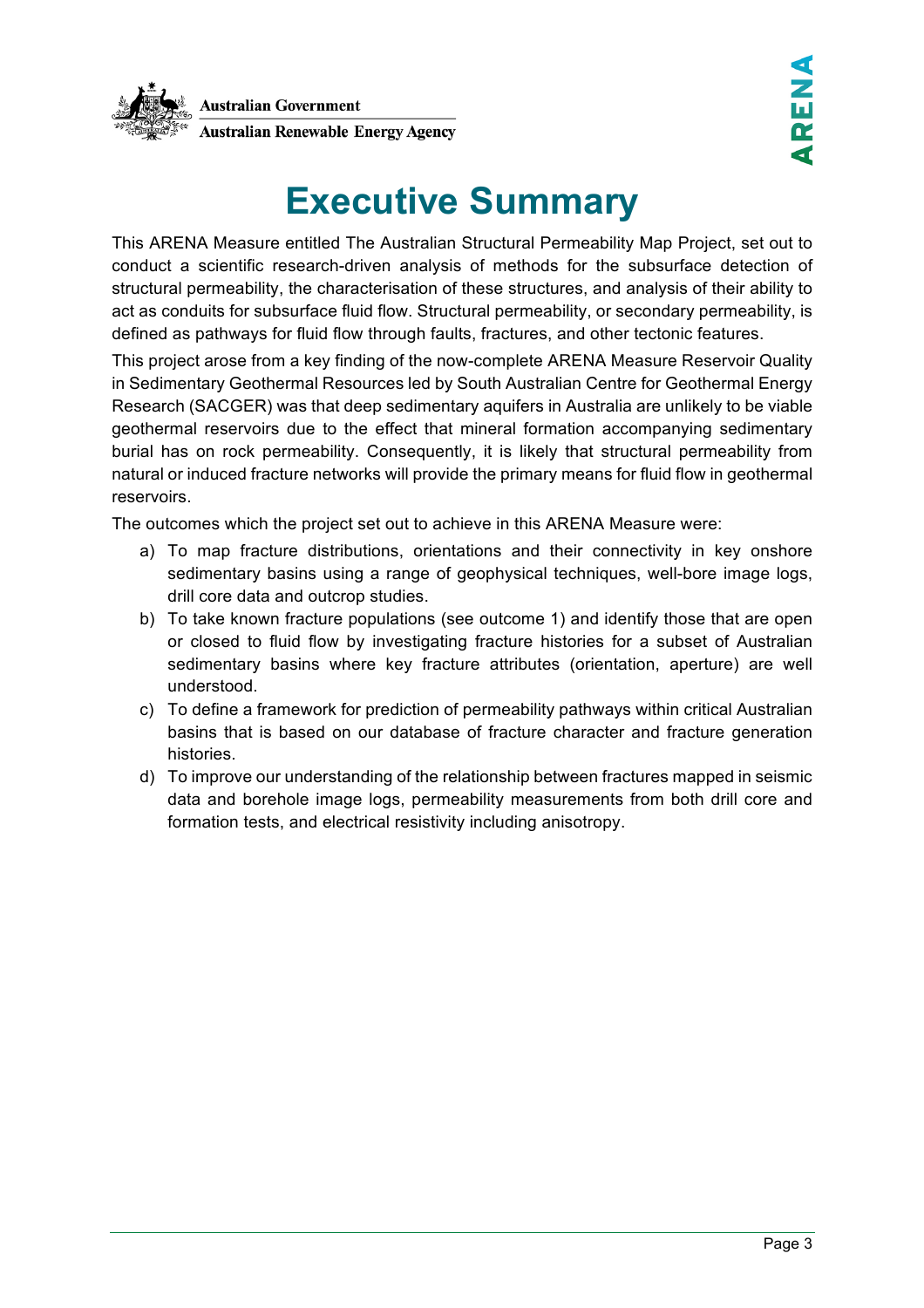

## **Project Overview**

#### **Project summary**

The project aimed to map fractures and faults in four key Australian Energy Basins: The Cooper Basin, Otway Basin, Perth Basin, and Bowen/Surat Basin. The project would use a variety of remote and direct detection techniques to identify these structures and compare their effectiveness and how well they identified features at a range of scales. From the smallest scale (outcrop measurements in the field) to the largest scales (3D seismic data and magnetotellurics) a key challenge was to compare and integrate data of different scales effectively.

#### **Project scope**

While much has previously been done to understand the pattern of crustal stresses (forces that control the formation and character of fractures) across Australia, little is known about the resultant fracture networks themselves that are the key to permeability. Therefore, the project consisted of collecting a database of fracture and fault orientations and characteristics, and providing the workflow for assessing structural permeability, in the four Australian Basins which were selected due to the high density of existing petroleum exploration data.

Understanding structural permeability and improving our ability to detect and predict it was seen as a key objective for future geothermal and unconventional hydrocarbon exploration. Both of these resource types often target deep reservoirs with very poor primary permeability. As such, being able to detect faults and fractures in these targets, and then predicting if they will help or hinder the flow of economic fluids is vital.

By investigating how existing petroleum data as well as field data could be integrated to detect structural permeability, this project aimed to further understand how faults and fractures interact at a variety of scales, and how some direct datasets might be used to ground-truth remote sensing data. From this we hoped to establish a method for appraising the structural permeability of a target area (regardless of its scale) and exploiting existing open-source data to cost-effectively predict the fluid flow properties of rocks at depth, before expensive drilling.

#### **Outcomes**

All data collection from image logs, 3D seismic analysis, and geophysical analysis was carried out in the four basin areas successfully within the allotted milestone periods. This involved collecting fracture and fault density and orientation data from 6 separate 3D seismic surveys, analysing 53 petroleum well image logs, and gather a new 3D magnetotelluric survey in the South Australian Cooper Basin. This data provided an opportunity to better constrain the relationship between faults and fractures detected in 3D seismic surveys and those from well data, and several improvements were made in data processing which reflect this.

While the Cooper Basin location provided a wealth of data on fractures and faults which appear conductive to fluids in the sub surface, surprisingly our new magnetotelluric survey did not reflect this as expected. Favourable fluid flow orientations should be reflected in electrical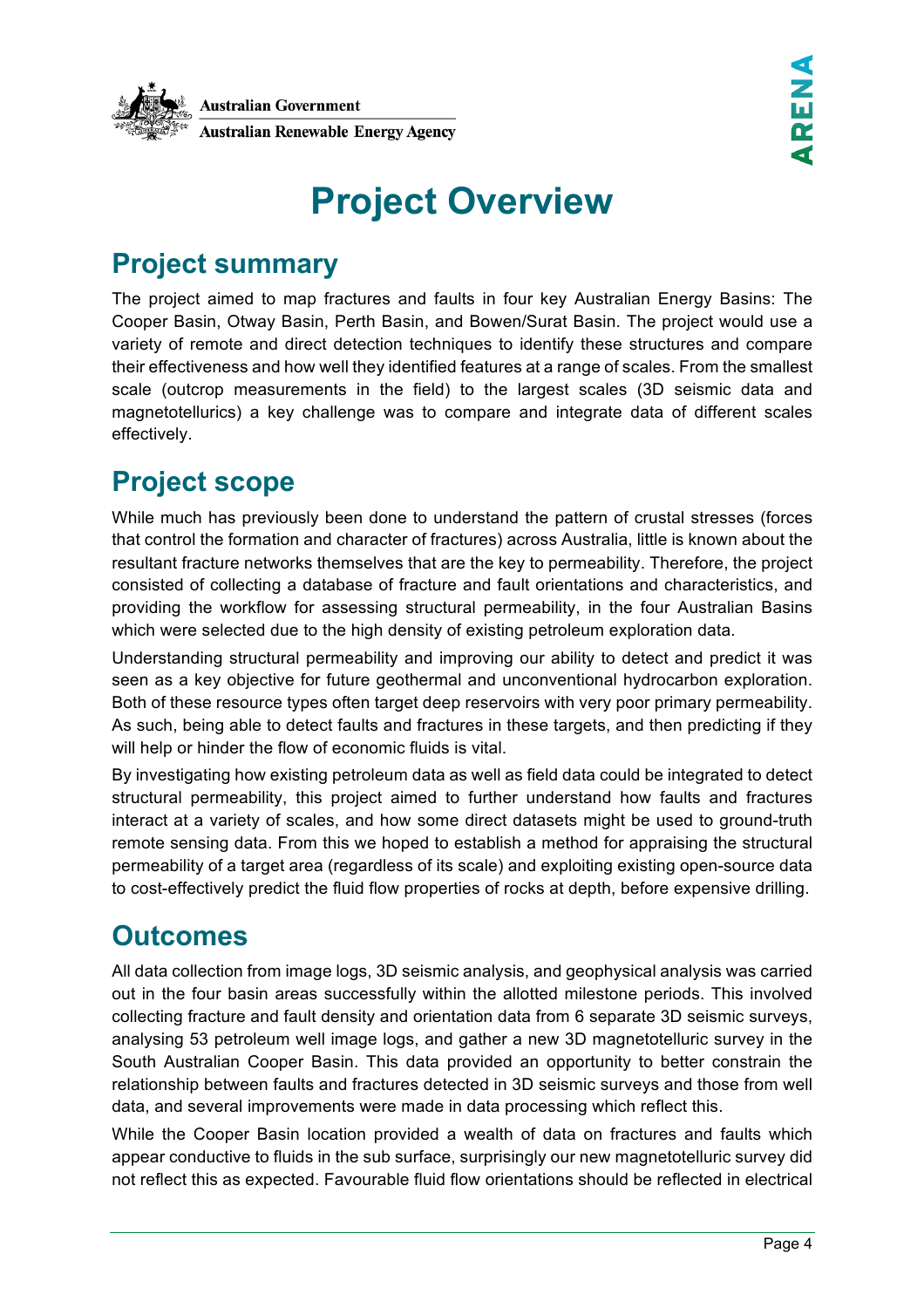anisotropy in the survey. However, this was not observed and is potentially the result of a lack of interconnectivity between permeable structures, or low salinity of fluids in them.

All data types were integrated into building maps of structural permeability. To do this stress data was collected in out study areas from petroleum wells and added to that available through the World Stress Map. Fault, fracture, and stress data were combined into a geomechanical analysis called FAST, which uses the orientation of structures in relation to the stress directions and magnitudes to predict which structures will be open or closed to fluid flow. This was ground-truthed with well data and compiled into basin- and field-scale maps for each study area.

Data from the Bowen/Surat Basin was used to create a workflow example of using the data and maps generated by FAST analysis to identify areas or orientations of potential structural permeability. Findings indicate the integration and spatial correlation of geomechanical risking along with other "geothermal favourability proxies", such as density of fault terminations and intersections, can be applied at regional-scale to identify structural permeability anisotropy, based on existing open-file datasets.

Finally, the maps of structural permeability in each basin were built into the new open-file Structural Permeability Map Project website, hosted and maintained by the University of Adelaide www.aspmp.com.au.

#### **Transferability**

Our advancements in detection of faults and fractures through 3D seismic analysis are applicable to many basin studies and operations where accurate analysis of fault and fracture (or fracture proxy) orientations are necessary. The results from our 3D magnetotelluric study have given pause for thought on how electrical resistivity and structural permeability in the sub surface are related, and under what conditions. Discussion in forthcoming publications on this study are vital to further work in this field and technique. The www.aspmp.com.au also hosts a freely available workflow for investigation of structural permeability in sedimentary basins, based on the work completed in this project.

#### **Publications**

List any academic journal articles that have been published in relation to this project. Where possible, include a link to access the paper.

#### **Intellectual Property: Patents / Licences**

All data from this project is either contained in the Australian Structural Permeability Map Project website, available as open-file on request, and/or incorporated into forthcoming journal publications.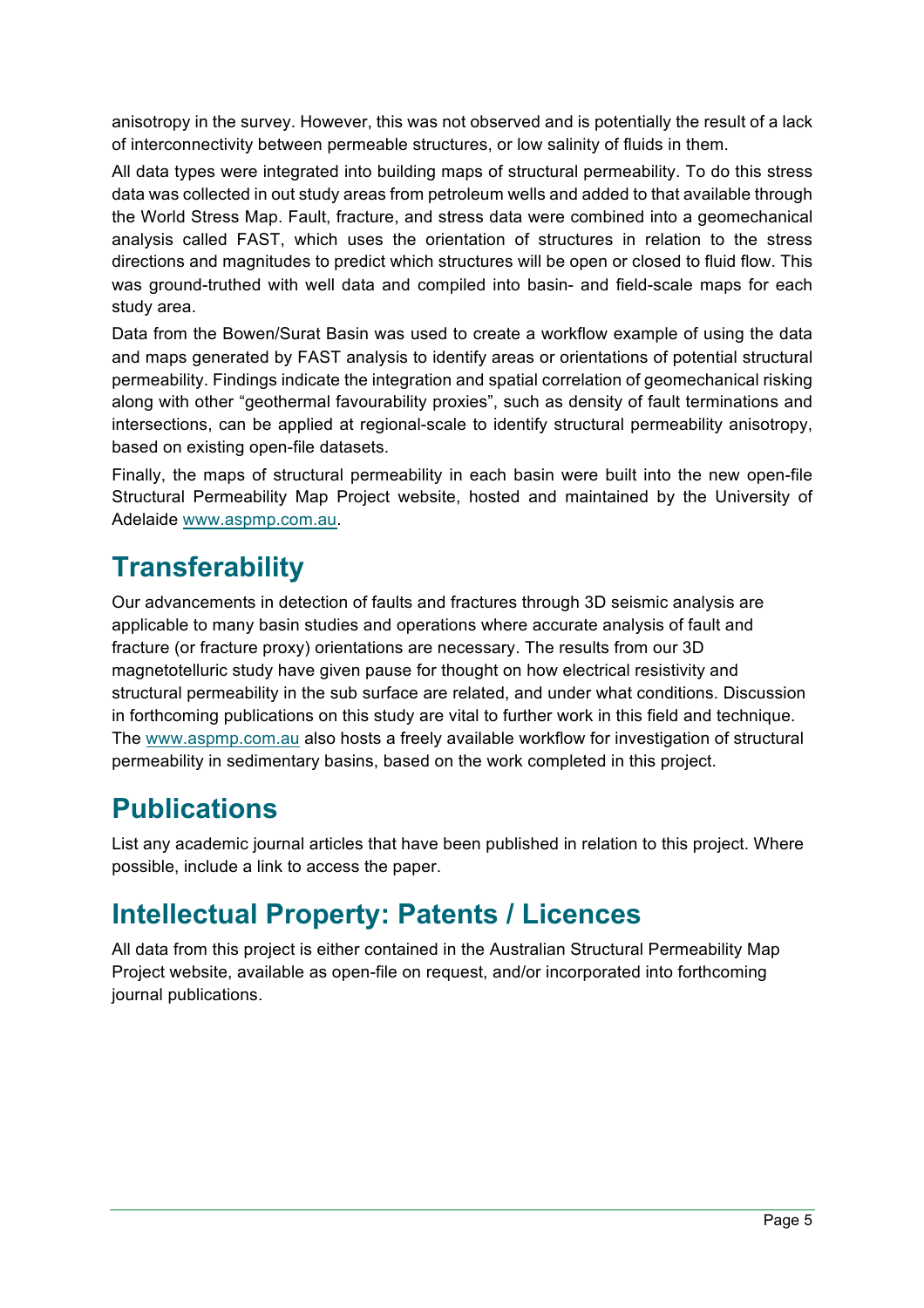#### **Conclusion and next steps**

We believe a significant outcome of this measure has been to refine the process of detecting fracture and fault populations and properties in the sub-surface, and to pilot integrating these data with stress data and other "geothermal favourability proxies" to identify structural permeability anisotropy at a range of scales. Our recommendation would be for future study to focus on field-scale investigations of fluid-flow pathways by incorporating all geological data available into 3D structural models, and incorporating this with heat flow data, and mechanical stratigraphy to identify pathways for fluid flow in the subsurface.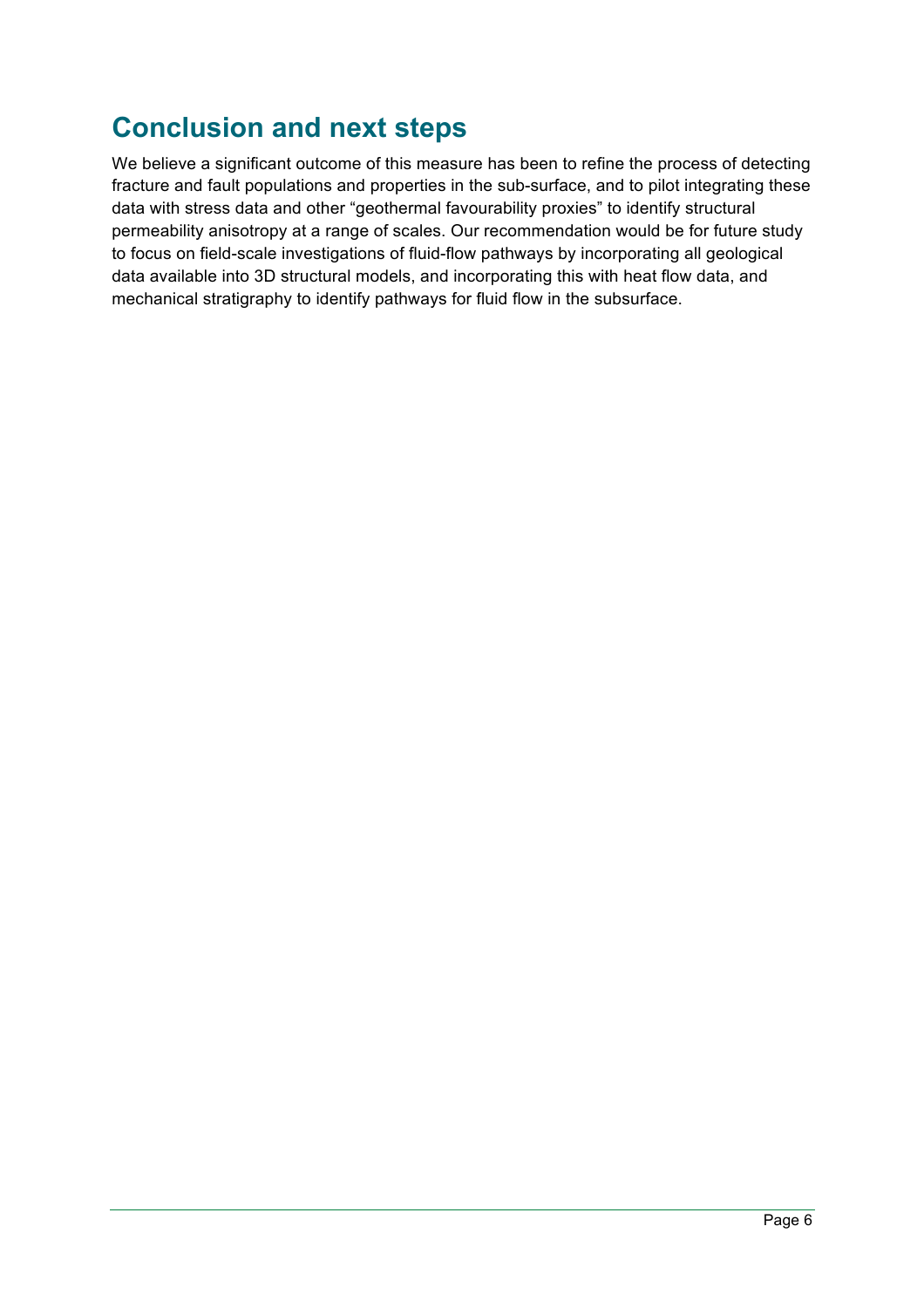

## **Lessons Learnt**

### **Lessons Learnt Report: 3D magnetotelluric data does not always reflect permeability**

*Project Name: The Australian Structural Permeability Map Project*

| <b>Knowledge Category:</b> | Technical       |
|----------------------------|-----------------|
| <b>Knowledge Type:</b>     | Technology      |
| <b>Technology Type:</b>    | Geothermal      |
| <b>State/Territory:</b>    | South Australia |

#### **Key learning**

*While it was expected the permeability anisotropy (directional permeability) would be reflected in directional resistivity of the magnetotelluric survey acquired as part of this project, results were inconclusive. Previous studies in the Otway Basin had shown promise for magnetotellurics as a cheap, non-invasive survey mechanism for identifying the same permeability anisotropy identified in well and/or seismic datasets. Whether this is a result of fractures lacking an interconnectivity at depth, non-saline fluid filling them, or the fractures showing as open to conductive fluids in image logs being a false positive.*

#### **Implications for future projects**

*Further study of magnetotellurics as a method for detecting permeability anisotropy are require, as this is still a nascent field. The obvious answer is to use this technique where fluid flow and permeability are better constrained or expected, the active geothermal fault system at Paralana, South Australia is an obvious candidate.* 

#### **Knowledge gap**

*How magnetotelluric resistivity signals reflect structural permeability direction, and the conditions under which noise in the data is too loud to detect useful data.* 

#### **Background**

#### **Objectives or project requirements**

*A report documenting the study testing the relationship between fractures imaged on existing 3D seismic reflection data to the MT data, and where possible permeability measure in boreholes.*

#### **Process undertaken**

*A new 3D Magnetotelluric dataset was acquired in the Cooper Basin, located over the Moomba/Big Lake 3D seismic cube for integration with other seismic and borehole data.*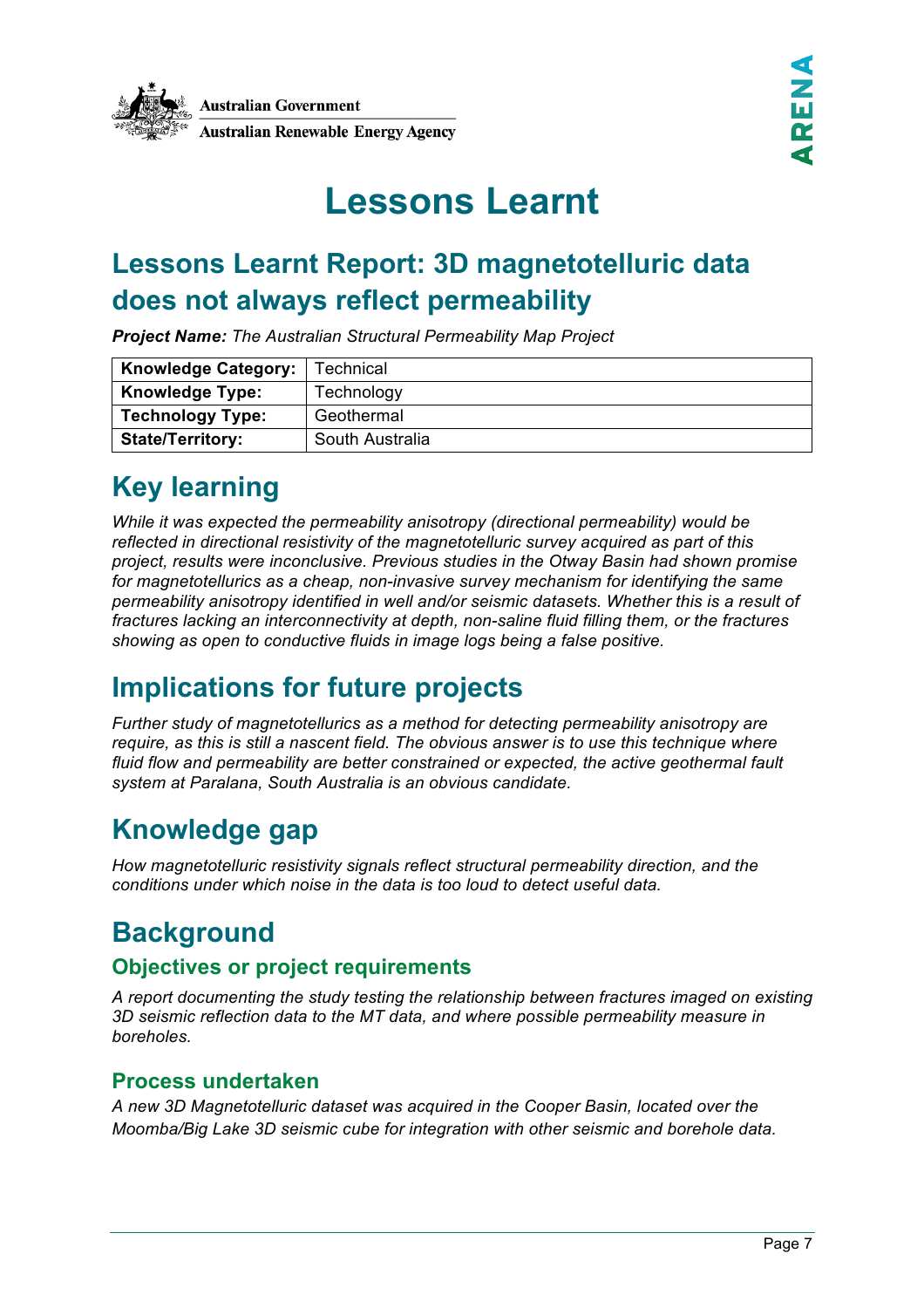

#### **Lessons Learnt Report: Website development**

*Project Name: The Australian Structural Permeability Map Project*

| <b>Knowledge Category:</b> | Technical       |
|----------------------------|-----------------|
| <b>Knowledge Type:</b>     | Outputs         |
| <b>Technology Type:</b>    | Geothermal      |
| <b>State/Territory:</b>    | South Australia |

#### **Key learning**

*A key road block to achieving all outcomes of the project was that we found the initial budgeted cost and time input insufficient for the development of an interactive GIS website to host the structural permeability map content. While the project had intended to keep website development in-house for ease of data management, we had to outsource this to a specialist who could provide a simplified version of our original template, as well as building a template and quote for a fully interactive GIS hosting platform in the future.* 

#### **Implications for future projects**

*Future projects in this space will be able to use the outline time, cost, and technical requirements to build GIS hosting websites.*

#### **Background**

#### **Objectives or project requirements**

*All maps, data, and other outputs to be made freely available on a special purpose-built website hosted by the University of Adelaide.*

#### **Process undertaken**

*The website development was not within the universities in-house development team's capabilities in terms of integration into the university domain name platform, and time input. The development of the website was therefore outsourced to a provider who were able to produce a satisfactory product within time and budget.* 

### **Supporting information**

*The finished site can be found at www.aspmp.com.au*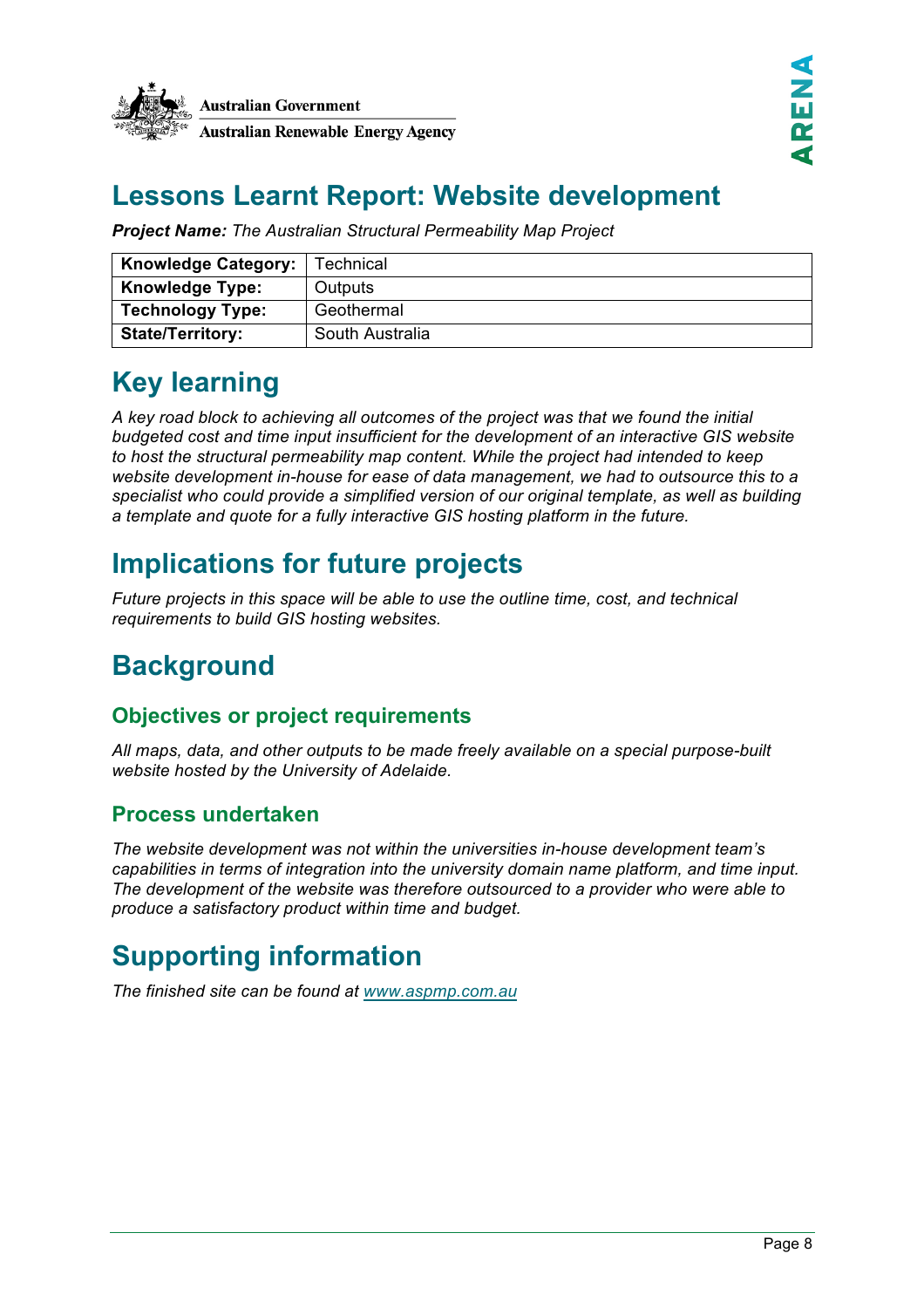### **Lessons Learnt Report: Successful use of geothermal favourability proxies**

*Project Name: The Australian Structural Permeability Map*

| <b>Knowledge Category:</b> | ГесһnісаI                               |
|----------------------------|-----------------------------------------|
| <b>Knowledge Type:</b>     | Technology                              |
| <b>Technology Type:</b>    | Geothermal                              |
| <b>State/Territory:</b>    | <insert state="" territory=""></insert> |

### **Key learning**

*Recent studies in active geothermal areas have identified a variety of "geothermal favourability proxies" for identifying zones and/or pathways where permeability, heat, and fluids overlap. Focussing on the permeability, and permeability pathway proxies, this project demonstrated how regional-scale map data could also be interrogated in this was to provide more a broader, regional exploration tool to identify areas for more detailed investigation.* 

### **Implications for future projects**

*These findings are in the "Workflow for geothermal exploration in Australian energy basins" document found at the Australian Structural Permeability Map website and will feature in forthcoming journal publications. The methods herein will provide a guide for integrating open-file data from petroleum and minerals exploration, to a toolkit for identifying structural permeability.* 

#### **Knowledge gap**

*The use of the geomechanical risking tool FAST was a key part of these findings. However, while stress orientation, and fracture data is now increasing, databases of stress magnitudes, and more detailed maps of structural geometries (faults/folds/fractures) in the subsurface are required for more comprehensive mapping of the permeability in Australian Basins.* 

### **Background**

#### **Objectives or project requirements**

*Creation of a new workflow to accurately predict the propensity of natural fractures to provide conduits or barriers for subsurface fluid flow, to be made freely available on a special purpose-built website hosted by the University of Adelaide.*

#### **Process undertaken**

*Data from the Bowen/Surat Basin was used to create a workflow example of using the data available to identify areas or orientations of potential structural permeability.*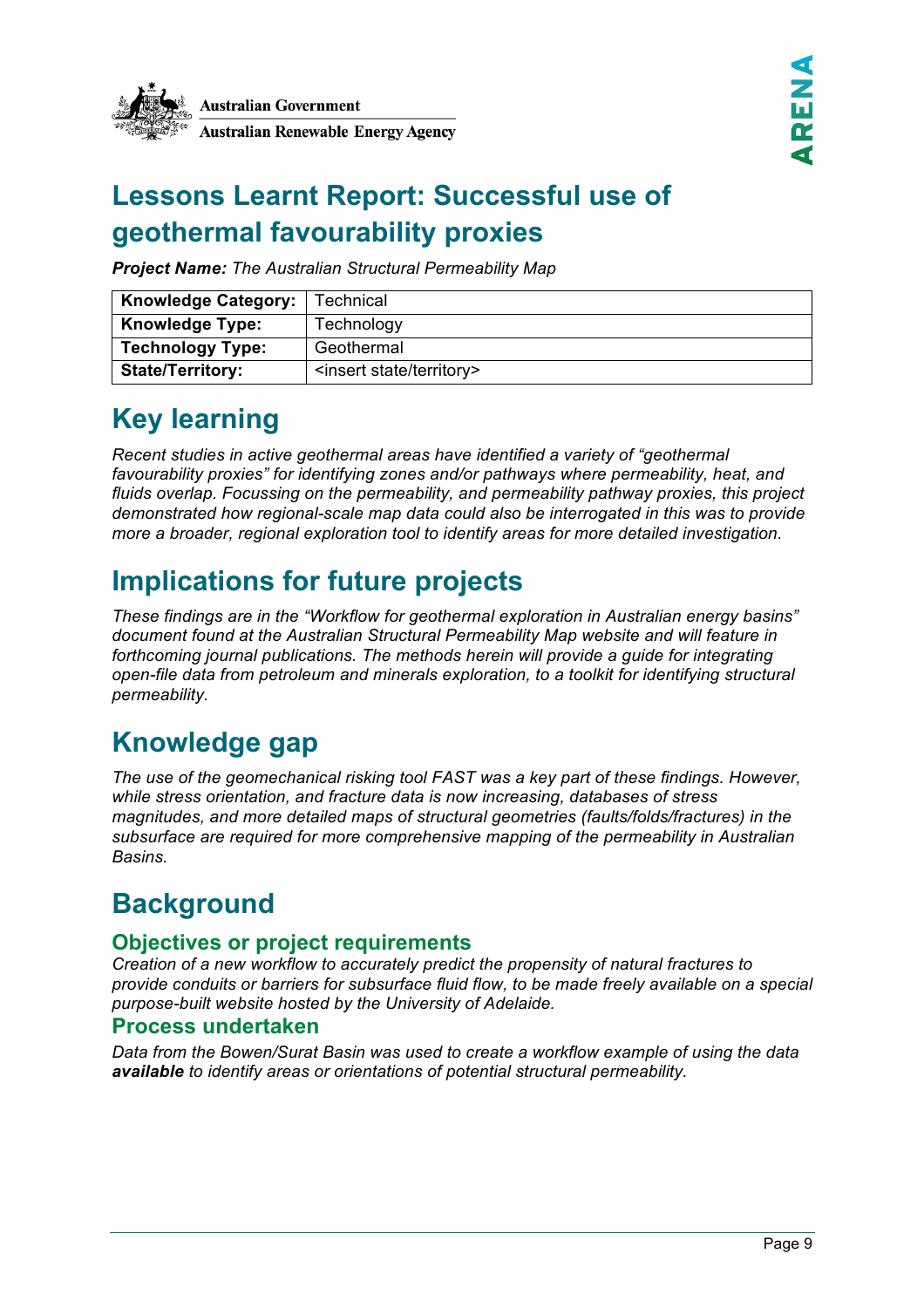## **Appendix**

#### **Keywords**

Geothermal, geology, structural permeability, faults, exploration, fluid flow, tectonics, sedimentary basins.